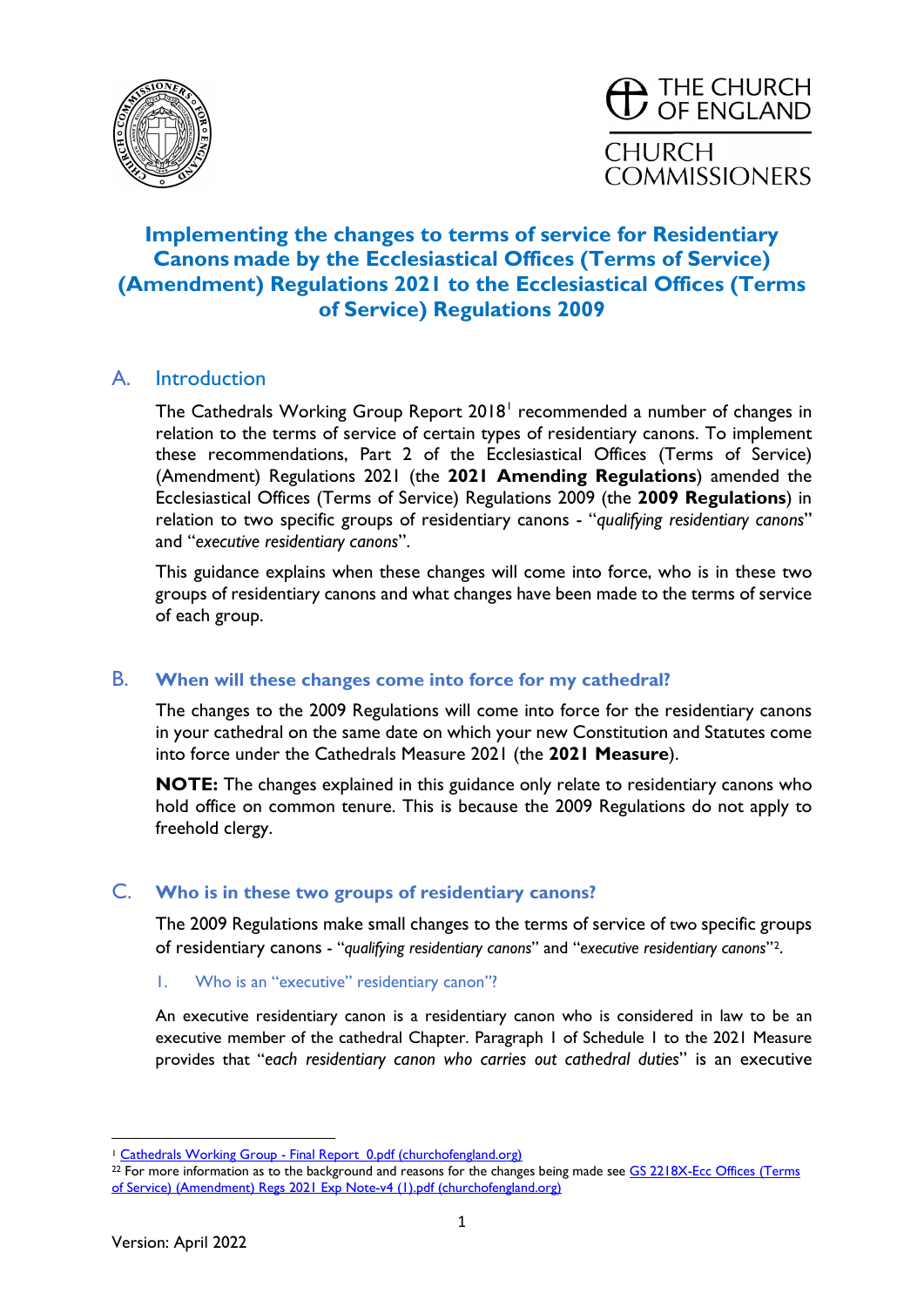member of the Chapter. "Cathedral duties" is a defined term in s.45 of the 2021 Measure $^3$  $^3$ .

It is important to note that it is not the receipt of a stipend that determines whether or not a residentiary canon is an "executive" Chapter member, but whether they carry out "cathedral duties" – i.e. whether they carry out executive (non-trustee) functions in the cathedral.

2. Who is a "qualifying residentiary canon"?

Regulation 2([4](#page-1-1)) of the 2009 Regulations<sup>4</sup> defines a "qualifying residentiary canon" as:

- (a) a residentiary canon who the Commissioners are required to make payments to the residentiary canon under section 28(1)(b) of the 2021 [Measure;](https://www.lexisnexis.com/uk/legal/search/enhRunRemoteLink.do?linkInfo=F%23GB%23UK_LEG%23num%252021_2m_Title%25&A=0.6222826192544063&backKey=20_T394961198&service=citation&ersKey=23_T394961197&langcountry=GB)
- (b) a residentiary canon who the Chapter of the cathedral concerned pays the whole of the residentiary canon's stipend or other emoluments and provides the residentiary canon's housing; or
- (c) a residentiary canon who does not come within sub-paragraph (a) or (b) but the Chapter of the cathedral concerned has resolved that the residentiary canon is nonetheless to be regarded as being a qualifying residentiary canon.

It should be clear which residentiary canons in your cathedral fall within categories (a) and (b) above and so are automatically qualifying residentiary canons.

If the Chapter considers it appropriate to pass a resolution under (c), to provide that an existing residentiary canon should be regarded as a qualifying residentiary canon for these purposes, it is advisable to seek the view and obtain the support of the residentiary canon first. If the Chapter should decide to pass such a resolution in relation to new posts, the recruitment role description should be clear that the Chapter intends to pass such a resolution in relation to the residentiary canon to be appointed to this post. In this way, the person who takes up the post will be aware that such a resolution will be passed and that they will be regarded as a qualifying residentiary canon.

3. Can a residentiary canon be both an "executive" and a "qualifying" canon?

Yes – almost all qualifying residentiary canons will also be executive residentiary canons. However, there will be quite a significant minority of executive residentiary canons who are not also qualifying residentiary canons.

### D. **What changes have been made to the terms of service of "executive" residentiary canons?**

Regulation 3 of the 2021 Amending Regulations inserts a new Regulation 18A into the 2009 Regulations<sup>[5](#page-1-2)</sup> which applies only to executive residentiary canons. Regulation 18A requires the dean to carry out an annual review with each residentiary canon who is an executive member of the Chapter in relation to the exercise of his or her cathedral duties<sup>[6](#page-1-3)</sup>.

<span id="page-1-0"></span><sup>3</sup> see Annex 3

<span id="page-1-1"></span><sup>4</sup> See Annex 2

<span id="page-1-2"></span><sup>5</sup> The full text of new Regulation 18A and the definition of "cathedral duties" in s.45(1) of the 2021 Measure is at Annex 3.

<span id="page-1-3"></span><sup>6</sup> See Annex 3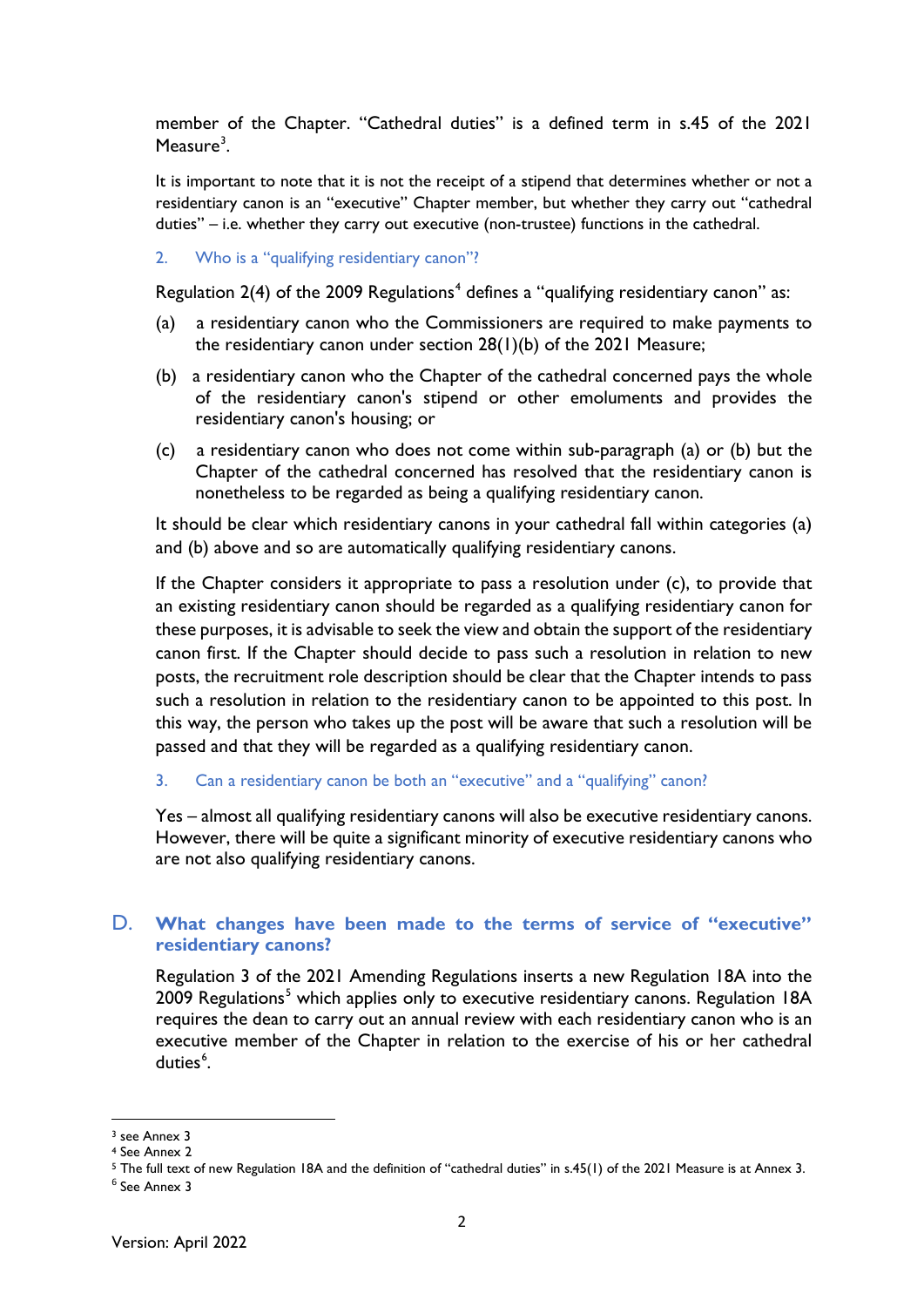The annual review meeting between the dean and each executive residentiary canon relates to the non-trustee cathedral duties of each executive residentiary canon. It is in addition to and separate from Ministerial Development Reviews (**MDRs**) and has an entirely different function from MDRs. The bishop will continue to be responsible for residentiary canons' MDRs as part of their general episcopal oversight of all licensed clergy<sup>[7](#page-2-0)</sup>.

For more information about Annual Reviews, please see the Commissioners' guidance on Annual Reviews which is available on the Cathedral Guidance Portal.

## E. **What changes have been made to the terms of service of "qualifying" residentiary canons?**

Regulations 4 to 8 of the 2021 Amending Regulations amend various provisions in the 2009 Regulations which only apply to "qualifying" residentiary canons. The full text showing the changes to the various specific Regulations in the 2009 Regulations is set out in Annex 2.

Regulations 4 to 7 of the 2021 Amending Regulations transfer the following functions from the bishop to the dean for qualifying residentiary canons:

- (a) The provision of suitable training (other than safeguarding training, which remains with the bishop) and the provision of time off work to undertake it.
- (b) The granting of special leave, although the dean is required to inform the bishop when granting special leave for a residentiary canon. In addition, the dean's power to grant special leave is limited to three months, with the granting of any further period of special leave by the dean requiring the bishop's prior written consent.
- (c) The determination of a dispute about the time a qualifying residentiary canon spends on public duties (other than those relating to the office of residentiary canon, which will remain with the bishop), unless that dispute is with the dean.
- (d) The person to whom a qualifying residentiary canon must provide a notice of sickness will now be the dean, in addition to the person nominated by the bishop. The requirement to notify to the person nominated by the bishop has been retained and not substituted, because of the need to inform the Church Commissioners' payroll through which all residentiary canons are paid.
- (e) The ability to direct a residentiary canon to undergo a medical examination.

Regulation 8 requires a diocesan bishop to obtain the agreement of the dean before making a direction for a qualifying residentiary canon to continue in office beyond the age of 70.

<span id="page-2-0"></span><sup>7</sup> [AC MDR Guidance 2022 for website PDF.pdf \(churchofengland.org\)](https://www.churchofengland.org/sites/default/files/2022-04/AC%20MDR%20Guidance%202022%20for%20website%20PDF.pdf)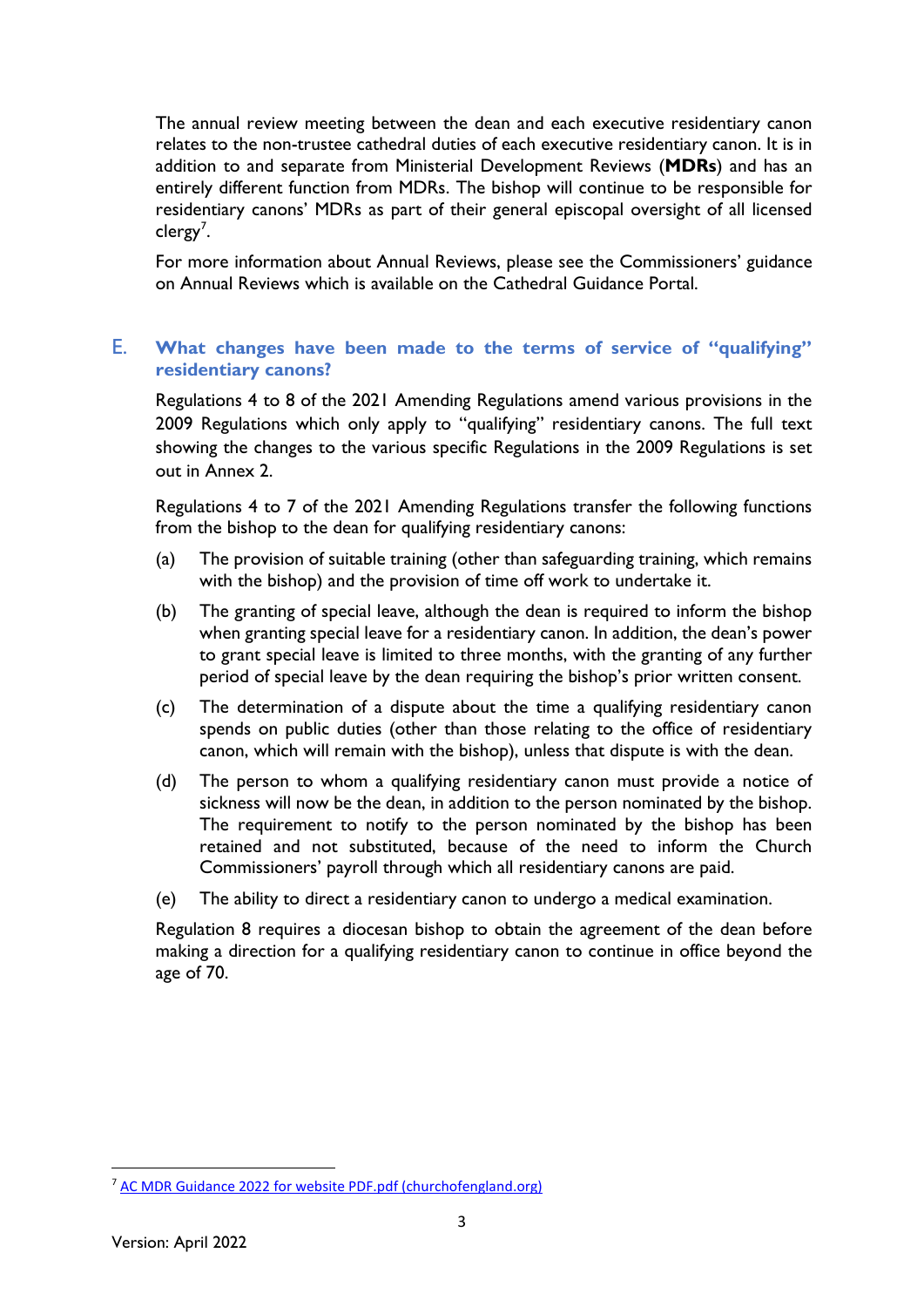## F. **What do we need to do to communicate these changes to qualifying and/or executive residentiary canons before these changes come into force for our cathedral?**

#### 1. Communicating the changes to qualifying residentiary canons

There is no requirement to provide a Statement of Changes in relation to the changes to the law affecting qualifying residentiary canons. However, it would be good practice to inform qualifying residentiary canons of the changes to the law governing their terms of service. A template Explanatory Note has been provided to assist you to do this at Annex 1 and it is suggested that it is circulated shortly before the date on which your new Constitution and Statutes will come into force (i.e. Certificate Date 1). You could also consider offering the qualifying residentiary canons in your cathedral the opportunity to meet with the Administrator and dean to discuss what implications these changes to the law may have for them in practice.

**NOTE:** If a Chapter passes a resolution to provide that a residentiary canon should be regarded as a qualifying residentiary canon (see Section C 2 above), new Regulation 6(2A) of the 2009 Regulations requires the officer nominated by the bishop under Regulation 3(1) of the 2009 Regulations to give that residentiary canon a written statement to that effect $^8$  $^8$ . This written statement must be given at the earliest opportunity and no later than one month after the resolution that the residentiary canon is to be regarded as a qualifying residentiary canon has come into effect.

#### 2. Communicating the changes to executive residentiary canons

There is no requirement to provide a Statement of Changes in relation to the Annual Review for executive residentiary canons. However, to inform the dean and the executive residentiary canons about the new legal requirement for them to undertake/participate in an Annual Review, copies of the Commissioners' Guidance on Annual Reviews should be provided to the dean and all executive residentiary canons in advance of your new Constitution and Statutes coming into force (i.e. Certificate Date 1). It is also suggested that cathedrals may find it helpful hold a training session for their executive residentiary canons and the dean at which the Commissioners' Guidance on Annual Reviews and on Accountability to Chapter can be discussed and any information as to how the Annual Reviews are to be managed in your cathedral can be shared with those affected.

### G. **What changes do we need to make to our template SoPs for future appointments of residentiary canons to reflect the changes for qualifying and/or executive residentiary canons?**

Template SoPs for Qualifying residentiary canons and for non-Qualifying Residentiary canons will be available on the Cathedral Guidance Portal to assist you.

<span id="page-3-0"></span><sup>8</sup> It is suggested that the Explanatory Note for Qualifying Residentiary Canons at Annex 1 is also provided with the written statement.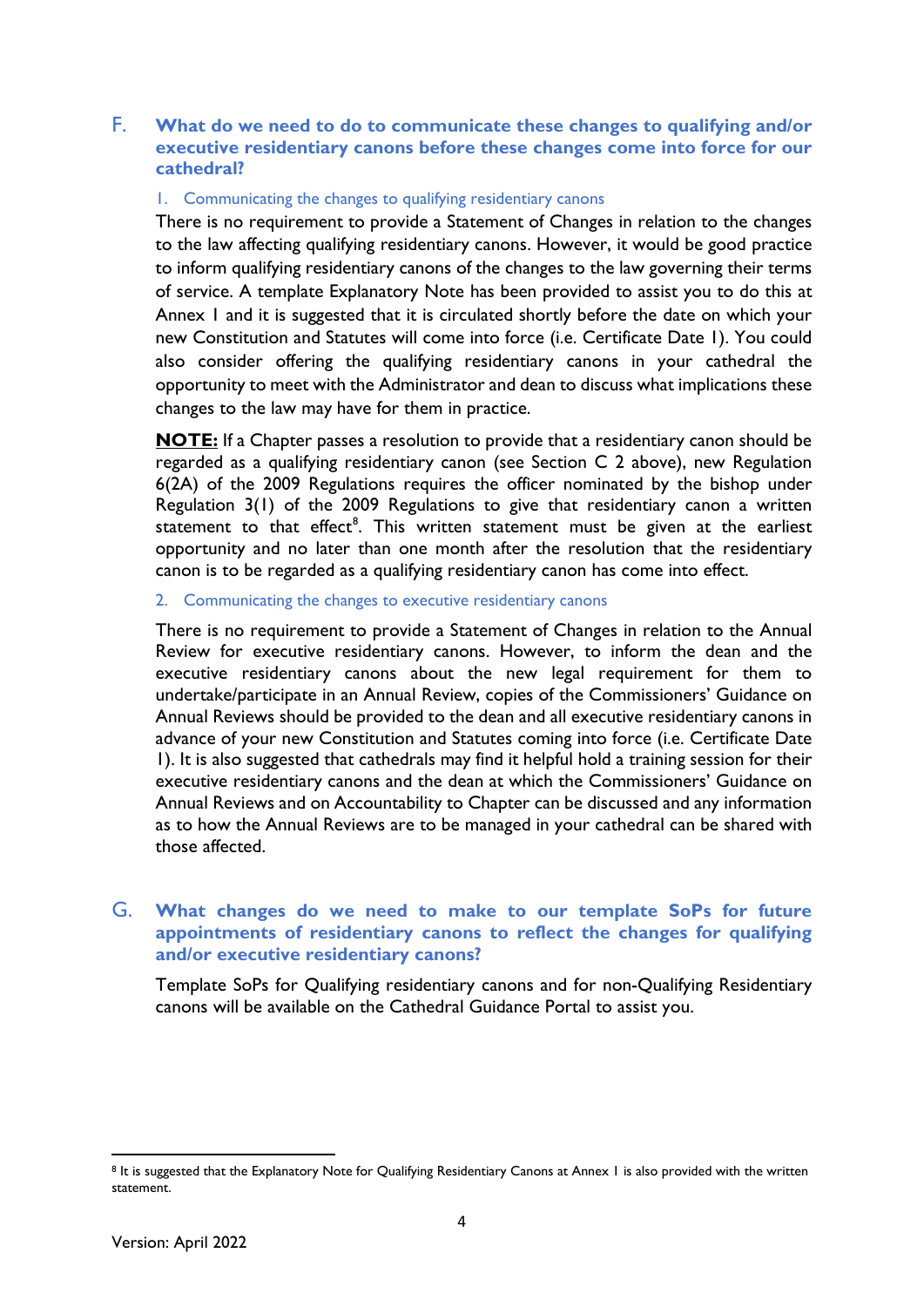# **Annex 1**

# **Explanatory Note for Qualifying Residentiary canons**

### 1. What is this note about and why do I need to read it?

The Cathedrals Working Group Report 2018 recommended a number of changes in relation to the terms of service of certain types of residentiary canons. To implement these recommendations, Part 2 of the Ecclesiastical Offices (Terms of Service) (Amendment) Regulations 2021 (the **2021 Amending Regulations**) amended the Ecclesiastical Offices (Terms of Service) Regulations 2009 (the **2009 Regulations**) in relation to two specific groups of residentiary canons - "*qualifying residentiary canons*" and "*executive residentiary canons*".

You have been provided with this explanatory note as you are a *qualifying residentiary canon*. This note explains what changes to the law have been made to your terms of service and when these changes will come into force.

#### 2. Who is a "qualifying residentiary canon" and how do you know I am one?

A qualifying residentiary canon $^{\circ}$  is:

- (a) a "commissioner canon" (i.e. a residentiary canon who the Commissioners are required to make payments to under section 28(1)(b) of the [Cathedrals Measure](https://www.lexisnexis.com/uk/legal/search/enhRunRemoteLink.do?linkInfo=F%23GB%23UK_LEG%23num%252021_2m_Title%25&A=0.6222826192544063&backKey=20_T394961198&service=citation&ersKey=23_T394961197&langcountry=GB) 2021 (the **2021 Measure**);
- (b) a residentiary canon whose entire stipend or other emoluments is paid by the Chapter and the Chapter provides the residentiary canon's housing; or
- (c) a residentiary canon who does not come within (a) or (b) but the Chapter has resolved that the residentiary canon is nonetheless to be regarded as being a qualifying residentiary canon.

If you do not fall within categories (a) or (b) above, you will have received a written statement to inform you that the Chapter has passed a resolution that you are to be regarded as a qualifying residentiary canon.

### 3. What are the changes to the Terms of Service of qualifying residentiary canons?

Regulations 4 to 8 of the 2021 Amending Regulations amend various provisions in the 2009 Regulations which only apply to "qualifying" residentiary canons<sup>[10](#page-4-1)</sup>.

Regulations 4 to 7 of the 2021 Amending Regulations transfer the following functions from the bishop to the dean for qualifying residentiary canons:

- (a) The provision of suitable training (other than safeguarding training, which remains with the bishop) and the provision of time off work to undertake it.
- (b) The granting of special leave, although the dean is required to inform the bishop when granting special leave for a residentiary canon. In addition, the dean's power to grant special leave is limited to three months, with the granting of any further period of special leave by the dean requiring the bishop's prior written consent.

<span id="page-4-0"></span><sup>9</sup> Regulation 2(4) of the 2009 Regulations

<span id="page-4-1"></span><sup>10</sup> See Annex 2.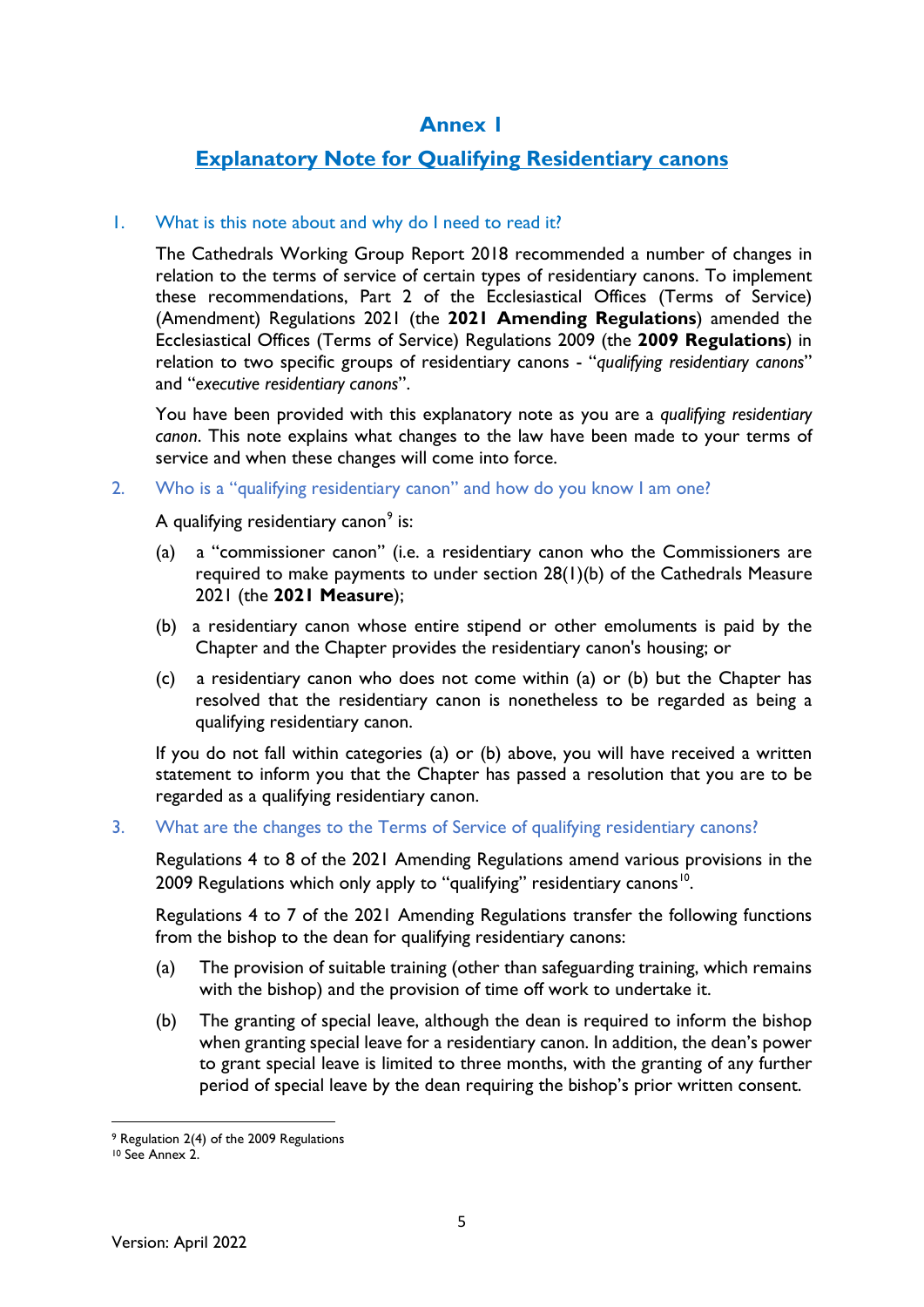- (c) The determination of a dispute about the time a qualifying residentiary canon spends on public duties (other than those relating to the office of residentiary canon, which will remain with the bishop), unless that dispute is with the dean.
- (d) The person to whom a qualifying residentiary canon must provide a notice of sickness will now be the dean, in addition to the person nominated by the bishop. The requirement to notify to the person nominated by the bishop has been retained and not substituted, because of the need to inform the Church Commissioners' payroll through which all residentiary canons are paid.
- (e) The ability to direct a residentiary canon to undergo a medical examination.

Regulation 8 requires a diocesan bishop to obtain the agreement of the dean before making a direction for a qualifying residentiary canon to continue in office beyond the age of 70.

### 4. When do these changes come into force?

The changes to the 2009 Regulations will come into force for you on the same date as your cathedral's new Constitution and Statutes come into force under the 2021 Measure.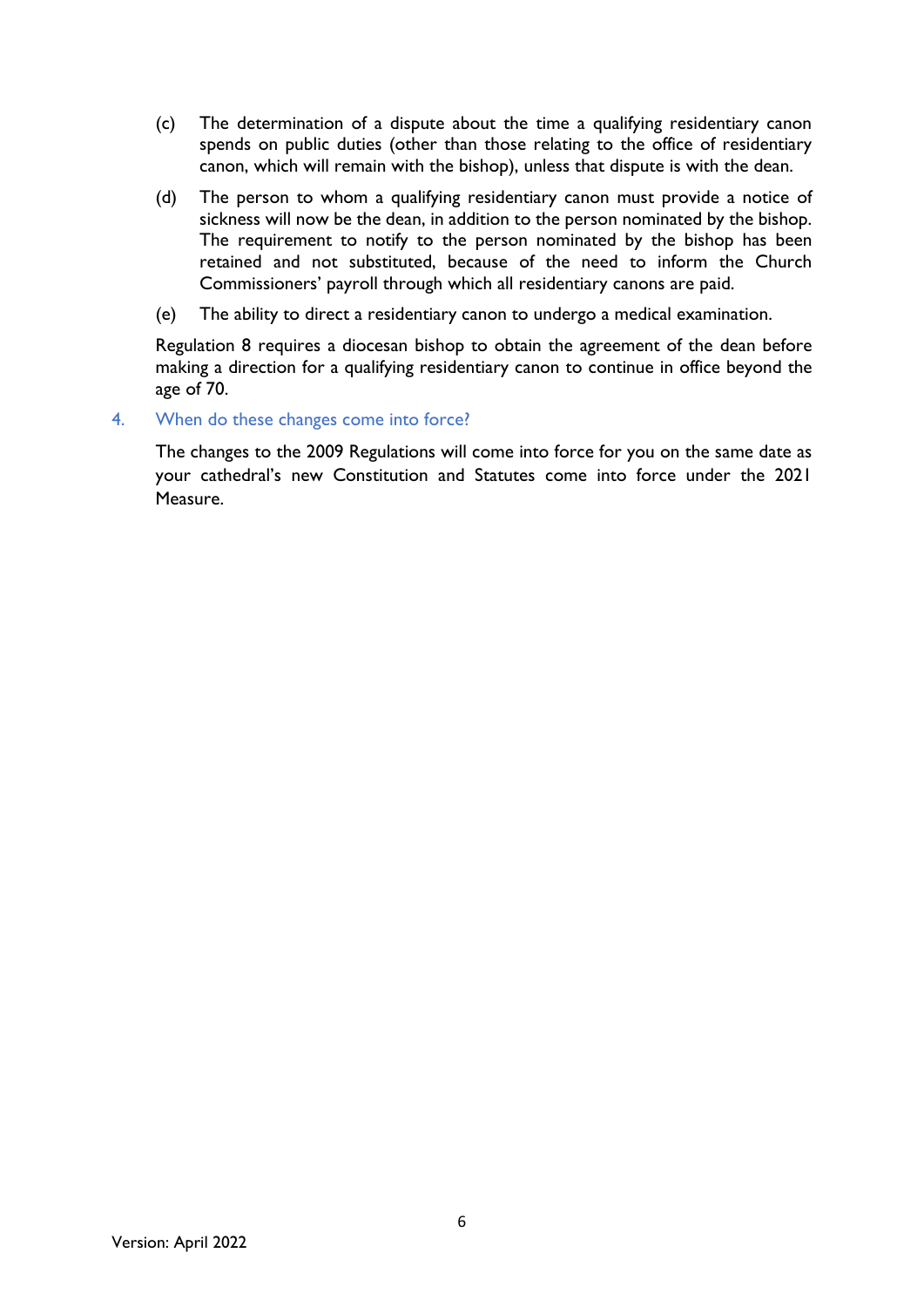# **Annex 2**

# **"Qualifying" residentiary canons**

# **Amendments to the 2009 Regulations**

*Note: The new provisions added by the 2021 Amending Regulations are shown as underlined text.*

### **2 Interpretation**

- (4) For the purposes of these Regulations, a residentiary canon is a "qualifying residentiary canon" if—
	- (a) the Commissioners are required to make payments to the residentiary canon under section 28(1)(b) of the [Cathedrals Measure 2021,](https://www.lexisnexis.com/uk/legal/search/enhRunRemoteLink.do?linkInfo=F%23GB%23UK_LEG%23num%252021_2m_Title%25&A=0.6222826192544063&backKey=20_T394961198&service=citation&ersKey=23_T394961197&langcountry=GB)
	- (b) the Chapter of the cathedral concerned pays the whole of the residentiary canon's stipend or other emoluments and provides the residentiary canon's housing, or
	- (c) the residentiary canon does not come within sub-paragraph (a) or (b) but the Chapter of the cathedral concerned has resolved that the residentiary canon is nonetheless to be regarded as being a qualifying residentiary canon.

### **6 Statement of changes**

- (1) If, after the material date, there is a change in any of the matters particulars of which are required by regulations 3 to 5 above to be included or referred to in a statement under regulation 3, the officer nominated by the bishop or registrar under regulation 3(1) shall give to the office holder a written statement containing particulars of the change.
- (2) For the purposes of paragraph (1) above—
	- (a) in relation to a matter particulars of which are included or referred to in a statement given under regulation 3 other than in instalments, the material date is the date to which the statement relates,
	- (b) in relation to a matter particulars of which are included or referred to in an instalment of a statement given under regulation 3, the material date is the date to which the instalment relates, and
	- (c) in relation to any other matter, the material date is the date by which a statement under regulation 3 is required to be given.
- (2A) If a residentiary canon becomes a qualifying residentiary canon by virtue of a resolution under regulation  $2(4)(c)$ , the officer nominated by the bishop under regulation  $3(1)$  shall give to the residentiary canon a written statement to that effect.
- (3) A statement under paragraph (1) or  $(2A)$  above shall be given at the earliest opportunity and, in any event, not later than one month after the change in question.
- (4) A statement under paragraph (1) or  $(2A)$  may refer the office holder to any such laws or documents as are referred to in regulation 4(2) above.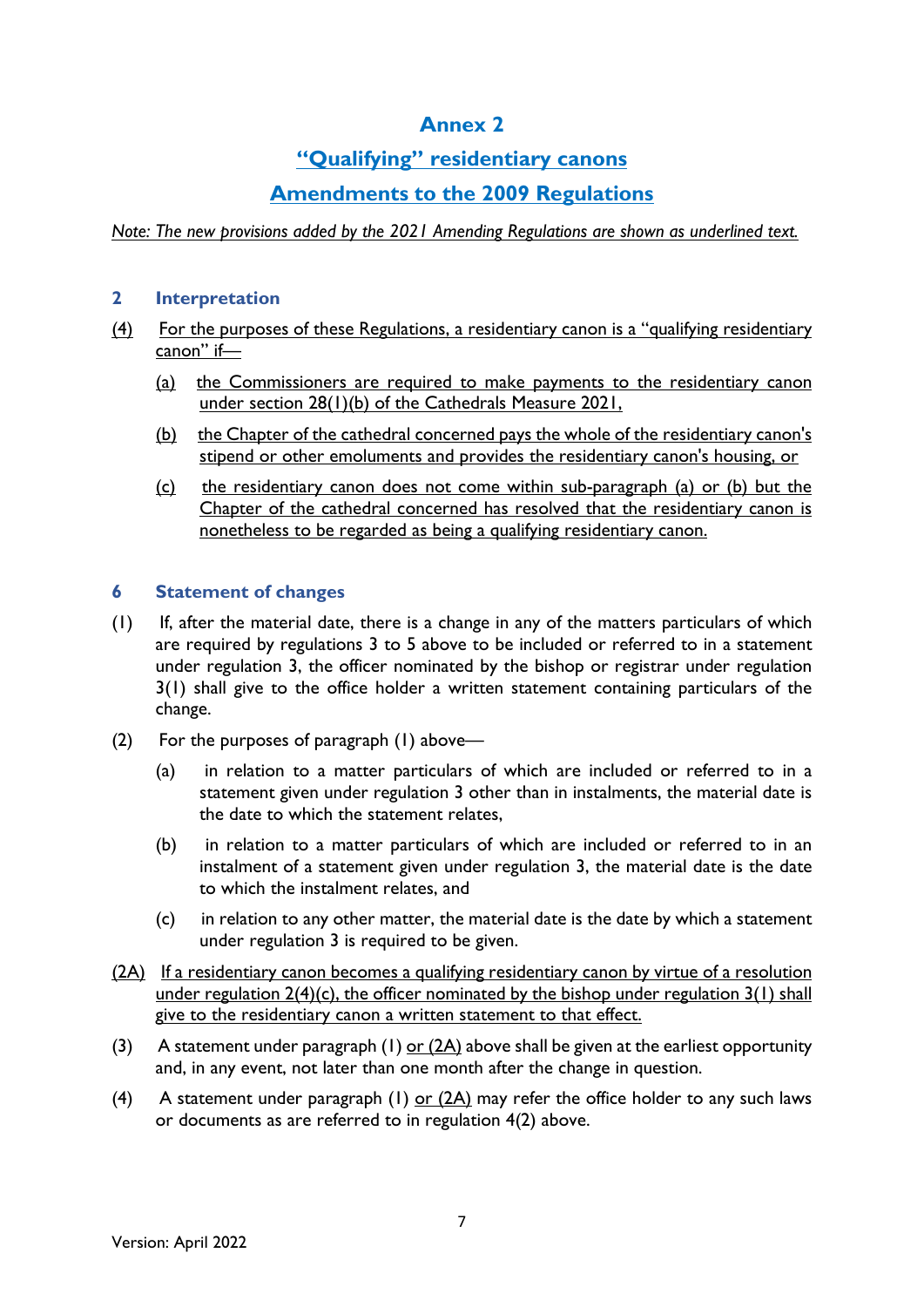### **19 Continuing ministerial education**

- (1) Each office holder (other than an archbishop) shall be under a duty to participate in arrangements approved by the diocesan bishop or, in the case of a diocesan bishop, by the archbishop of the province concerned, as appropriate for the continuing ministerial education of that office holder.
- (2) The bishop or, as the case may be, the archbishop, shall have regard, in carrying out  $\dots$ functions under paragraph (1) above of approving the arrangements referred to therein, to any guidance issued by the Archbishops' Council.
- (3) Each archbishop shall make such arrangements as he [or she] thinks appropriate for his [or her] continuing ministerial education.
- (4) Any diocesan bishop shall be under a duty to use all reasonable endeavours to ensure that every office holder in the diocese is afforded opportunities to participate in such education or training as is appropriate to promote that office holder's ministerial development.
- (5) In the case of an office holder who is a qualifying residentiary canon, the functions imposed by paragraphs (1), (2) and (4) are instead to be carried out by the dean of the cathedral concerned; and the references in those paragraphs to the diocesan bishop are accordingly to be read as references to the dean.
- (6) But paragraph (5) does not apply in so far as the functions imposed by paragraphs (1), (2) and (4) relate to education or training on the safeguarding of children or vulnerable adults (within the meaning of the [Safeguarding and Clergy Discipline Measure 2016\)](https://www.lexisnexis.com/uk/legal/search/enhRunRemoteLink.do?linkInfo=F%23GB%23UK_LEG%23num%252016_1m_Title%25&A=0.5046706252437958&backKey=20_T394956685&service=citation&ersKey=23_T394956684&langcountry=GB).

### **22A Special leave for qualifying residentiary canons**

- (1) When allowing a period of special leave to a qualifying residentiary canon, the dean of the cathedral shall notify the diocesan bishop in writing.
- (2) Where the dean of a cathedral has allowed a qualifying residentiary canon a period or periods of special leave in any calendar year totalling three months, the dean may not allow any further period of special leave to the qualifying residentiary canon in that calendar year without having obtained the written consent of the diocesan bishop.

#### **24 Right to time spent on public duties**

- (1) An office holder may, subject to paragraph (2) below, spend time on public duties other than the duties of his or her office.
- (2) The amount of time which an office holder may spend on public duties under this regulation, the occasions on which and any conditions subject to which the time may be spent, are those that are reasonable in all the circumstances, having regard, in particular, to—
	- (a) how much time is required for the performance of the particular public duty;
	- (b) how much time has already been spent on public duties under this regulation;
	- (c) the nature of the office and its duties and the effect of the absence of the office holder on the performance of the duties of the office; and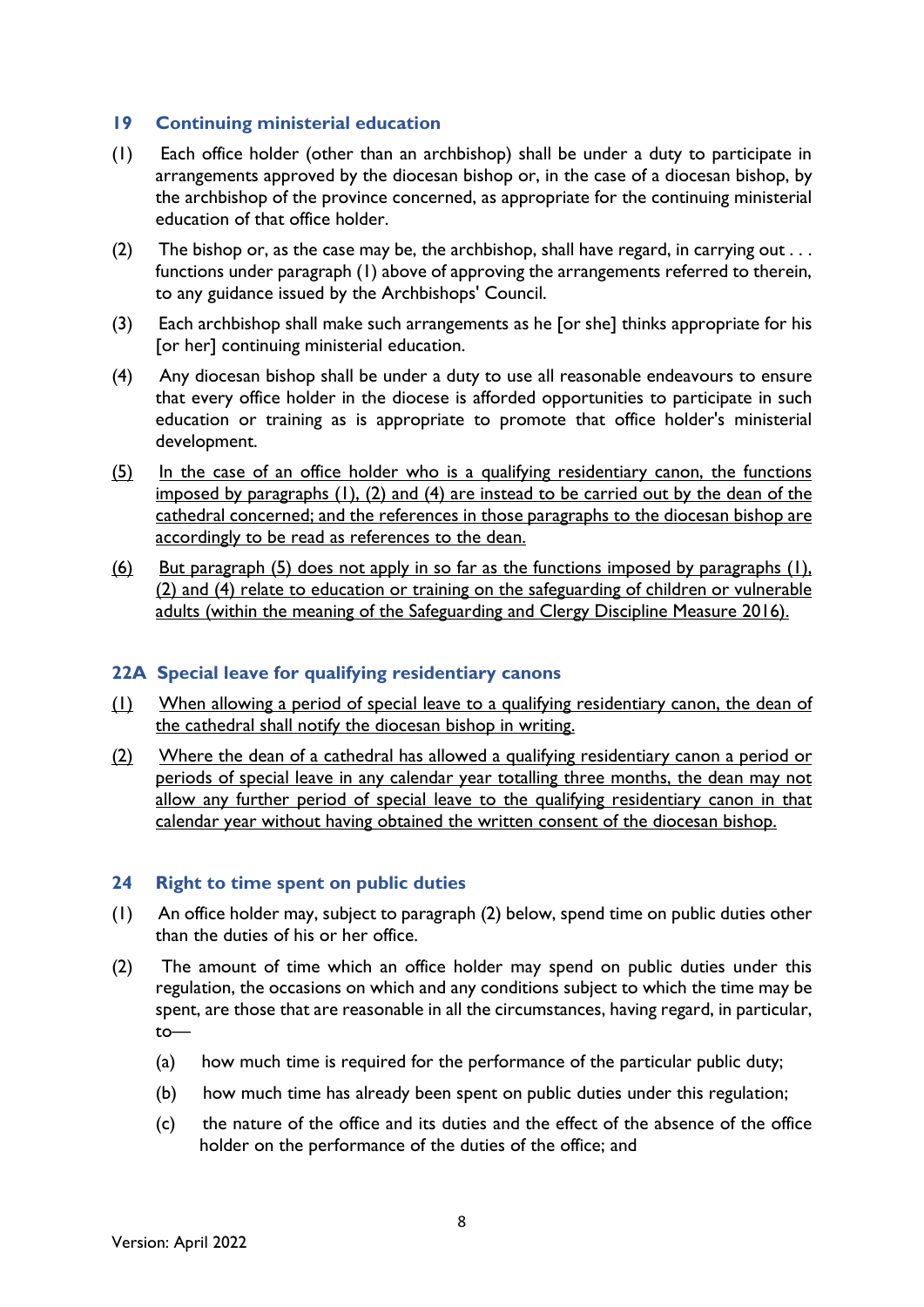- (d) any remuneration which the office holder is entitled to receive in connection with the duties of the office.
- (3) In the event of any dispute as to any of the matters referred to in sub-paragraph (2) above, the matter shall be determined by the diocesan bishop or, in the case of an office holder who is a diocesan bishop, the archbishop of the province in which the diocese is situated or, in the case of an office holder who is a qualifying residentiary canon, the dean of the cathedral concerned or, if the qualifying residentiary canon is in dispute with the dean, the diocesan bishop.
- (4) In this regulation "public duties" means—
	- (a) any work done for a public authority, including membership of a court or tribunal, or for a charity within the meaning of the [Charities Act 2006](https://www.lexisnexis.com/uk/legal/search/enhRunRemoteLink.do?linkInfo=F%23GB%23UK_LEG%23num%252006_50a_Title%25&A=0.4193222548723953&backKey=20_T394959043&service=citation&ersKey=23_T394959042&langcountry=GB) or an incorporated or a registered friendly society, and
	- (b) any work done in connection with the activities of an independent trade union representing office holders of a description which includes the person in question.

### **27 Sickness**

- (1) If an office holder who is in receipt of a stipend is unable to perform the duties of his or her office because of illness for a period of one working day or longer he or she must report the absence to the person nominated for the purposes of [this regulation], who shall inform the Commissioners and, if the report is in writing, send them a copy thereof.
- $[(1A)$  The person nominated under paragraph  $(1)$  above shall be nominated—
	- (a) in the case of an office holder other than the diocesan bishop, by the diocesan bishop, and
	- (b) in the case of an office holder who is a diocesan bishop, by the registrar of the province in which the diocese is situated.]
- (2) If an office holder [who is in receipt of a stipend] is absent from work because of illness for a continuous period of more than seven days he or she must supply the person nominated as aforesaid with a certificate signed by a qualified medical practitioner and that person shall send a copy of the certificate to the Commissioners.
- (2A) If an office holder who is a qualifying residentiary canon is absent from work because of illness for a continuous period of more than seven days he or she must supply the dean of the cathedral concerned with a certificate of the kind referred to in paragraph (2) (in addition to supplying the certificate to the person nominated under paragraph (1), if required to do so).
- (3) An office holder who is absent from work because of illness must use all reasonable endeavours to make arrangements for the duties of the office to be performed by another person during the absence which may, where appropriate, consist of notifying a responsible person or authority of the absence.
- (4) If an office holder is entitled to receive statutory sick pay under Part XI of the Social Security and Contributions and Benefits Act 1992 for any period of absence from work, the office holder shall be entitled during that period to receive in full any stipend which is payable in respect of the office.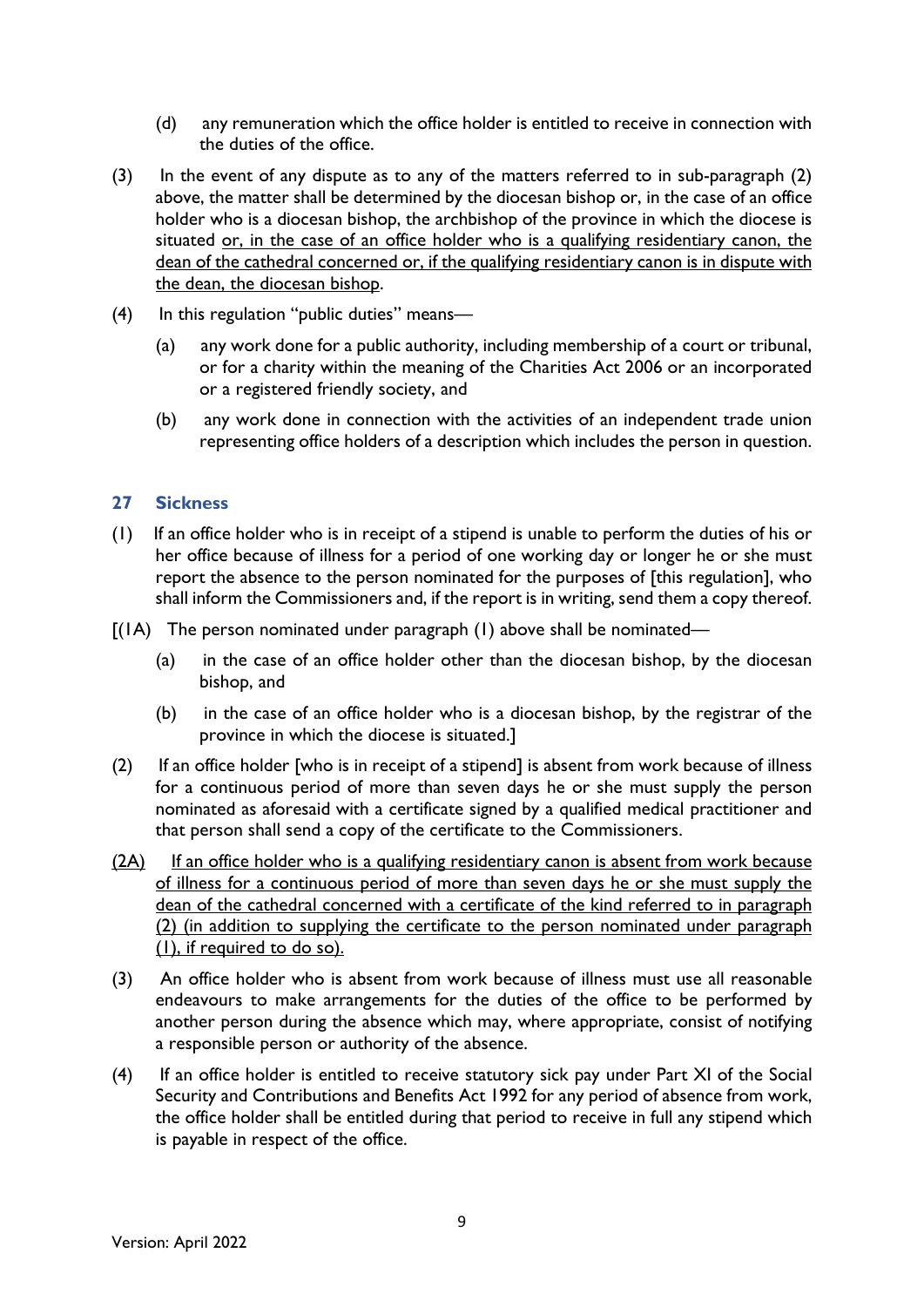- (5) The diocesan bishop or, in the case of an office holder who is a diocesan bishop, the archbishop of the province in which the diocese is situated, may, if he is satisfied that the office holder is, by reason of illness, unable adequately to discharge the duties of his or her office, permit the office holder to be absent from work for such period as he thinks appropriate and may make provision for the discharge of those duties during the period of absence of the office holder.
- (6) When giving any directions under section 5(2) of the [Diocesan Stipends Funds Measure](https://www.lexisnexis.com/uk/legal/search/enhRunRemoteLink.do?linkInfo=F%23GB%23UK_LEG%23num%251953_2m_Title%25&A=0.6225078020326068&backKey=20_T394959097&service=citation&ersKey=23_T394959095&langcountry=GB)  [1953](https://www.lexisnexis.com/uk/legal/search/enhRunRemoteLink.do?linkInfo=F%23GB%23UK_LEG%23num%251953_2m_Title%25&A=0.6225078020326068&backKey=20_T394959097&service=citation&ersKey=23_T394959095&langcountry=GB) in relation to the payment of a stipend to an office holder who is absent from work for illness for any period after the date on which he or she is entitled to receive statutory sick pay under the said Part XI, a diocesan bishop shall have regard to any guidance issued by the Archbishops' Council in the exercise of its functions as the Central Stipends Authority.

### **28 Medical examination**

- (1) The diocesan bishop or, in the case of an office holder who is a diocesan bishop, the archbishop of the province in which the diocese is situated may, if he [or she] has reasonable grounds for concern about the physical or mental health of an office holder, direct that the office holder shall undergo a medical examination by a medical practitioner selected by agreement between the bishop (or archbishop) and the office holder or, in default of agreement, by medical practitioners consisting of a practitioner chosen by each party.
- [(1A) The archbishop of either province may, if he [or she] has reasonable grounds for concern about the physical or mental health of the archbishop of the other province, direct that that archbishop shall undergo a medical examination by a medical practitioner selected by agreement between both archbishops or, in default of agreement, by medical practitioners consisting of a practitioner chosen by each archbishop.]
- (1B) In the case of an office holder who is a qualifying residentiary canon, the power conferred by paragraph (1) is instead exercisable by the dean of the cathedral concerned; and the first reference in that paragraph to the diocesan bishop is accordingly to be read as a reference to the dean.
- (2) If an office holder fails to comply with a direction given under paragraph (1) [or (1A)] above or fails to disclose or authorise the disclosure of any relevant medical records, when requested to do so, any person or body responsible for operating any capability procedures in respect of the office holder may draw such inferences as appear to that person or body to be appropriate having regard to all the circumstances.

## **29A Holding office beyond the age of 70**

- [(1) A person who holds or is to hold office under Common Tenure and has attained the age of 70 years may be appointed, or may have his or her appointment continued, for a fixed term or under terms which provide for the appointment to be terminated on the occurrence of a specified event if the person occupies a post by virtue of a direction given under this regulation.
- (2) An archbishop may give a direction for a person holding the office of diocesan bishop in the archbishop's province who has attained the age of 70 years to continue to hold that office for the period specified in the direction.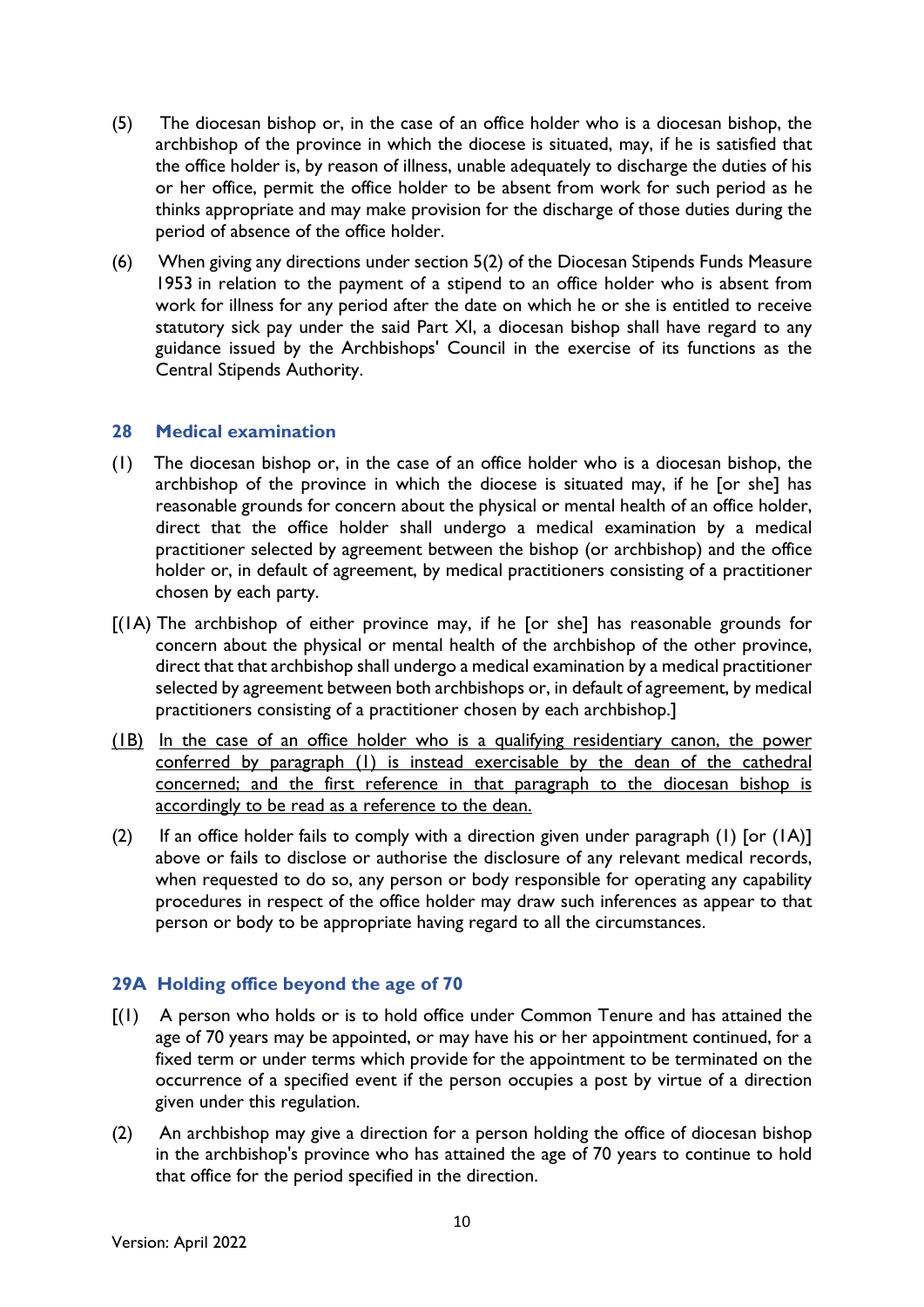- (3) A diocesan bishop may, with the concurrence of the archbishop in whose province the diocese is situated, give a direction for a person holding the office of suffragan bishop or dean in the diocese who has attained the age of 70 years to continue to hold that office for the period specified in the direction.
- (4) A diocesan bishop may give a direction for a person holding the office of residentiary canon or archdeacon in the diocese who has attained the age of 70 years to continue to hold that office for the period specified in the direction.
- (4A) In the case of an office holder who is a qualifying residentiary canon, the diocesan bishop may not give a direction under paragraph (4) without having obtained the written agreement of the dean of the cathedral.
- (5) A diocesan bishop may give a direction for a person who has attained the age of 70 years to hold or to continue to hold the office of incumbent of a benefice in the diocese, or to hold or to continue to hold an office in the diocese under a licence granted by the bishop, for the period specified in the direction (including in a case where the person was holding the office immediately before attaining that age).
- (6) The power to give a direction under a paragraph of this regulation includes, in the case of a person holding office by virtue of a previous direction under that paragraph, a power to give one or more further directions under that paragraph.
- (7) The period specified in a direction given under paragraph (2), (3) or (4)—
	- (a) must begin with the day on which the person attains the age of 70 years or, where the person is holding the office by virtue of a previous direction given under that paragraph, immediately after the end of the period specified in that previous direction, and
	- (b) must end on the date, or on the occurrence of an event, specified in the direction but must not extend beyond the day on which the person attains the age of 75 years.
- (8) The period specified in a direction given under paragraph (5)—
	- (a) must begin on or after the day on which the person attains the age of 70 years or, where the person is holding the office by virtue of a previous direction given under that paragraph, immediately after the end of the period specified in that previous direction, and
	- (b) must end on the date, or on the occurrence of an event, specified in the direction (and may extend beyond the day on which the person attains the age of 75 years).
- (9) An archbishop or diocesan bishop may not give a direction under this regulation unless he or she considers that the person in question will be capable of performing the duties of the office throughout the period for which the person is to hold the office.
- (10) A diocesan bishop may not give a direction under paragraph (5) in the case of a person holding the office of incumbent or priest in charge of, or vicar in a team ministry for, a benefice in the diocese or the office of assistant curate in the diocese unless the bishop—
	- (a) considers that the pastoral needs of the parish or parishes concerned or of the diocese make it desirable to give the direction, and
	- (b) has obtained the consent of the parochial church council of the parish or each of the parishes concerned.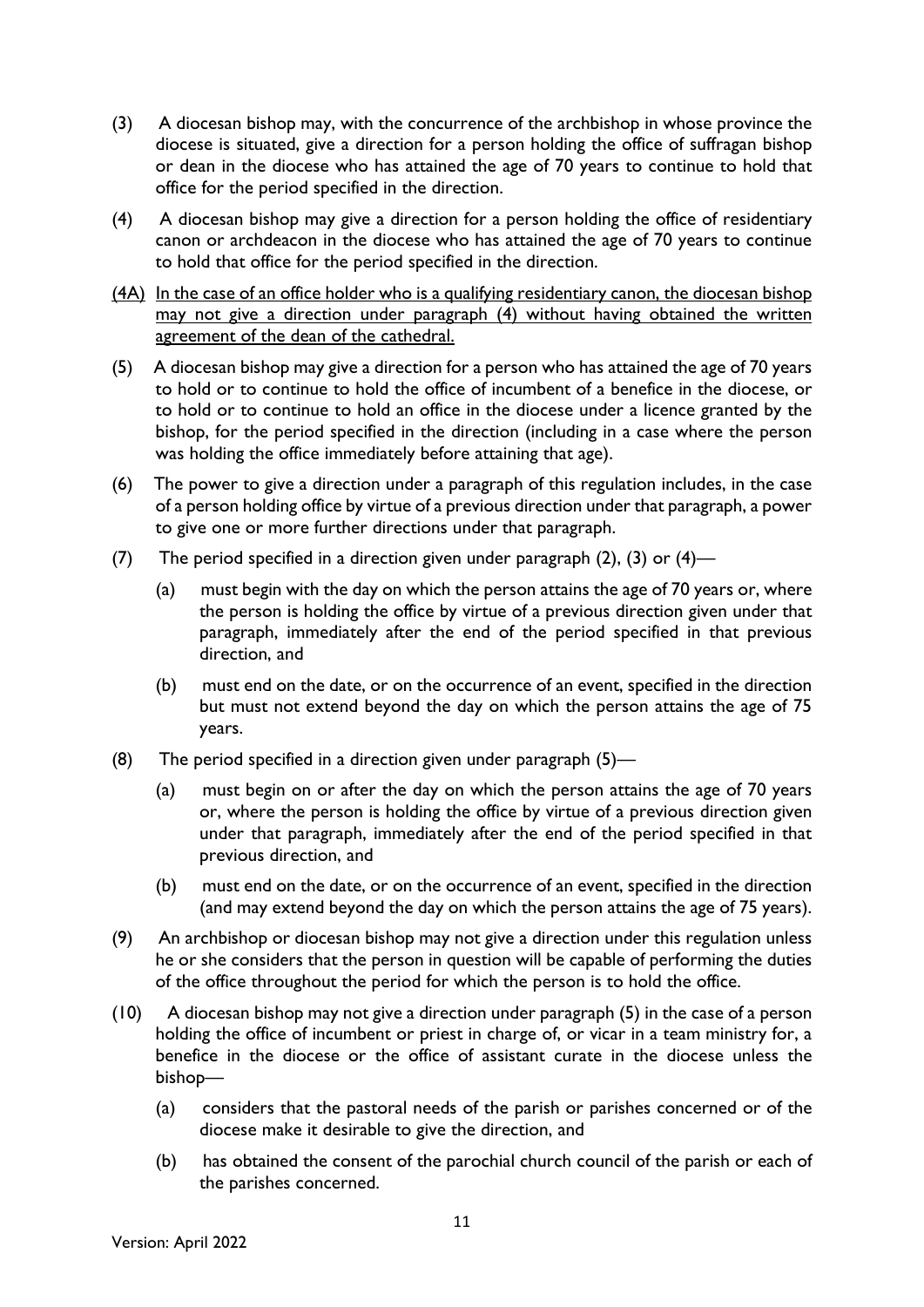- (11) In deciding whether to give a direction under this regulation, an archbishop or diocesan bishop shall have regard to any guidance issued by the Archbishops' Council.
- (12) A direction given under this regulation must be in writing.]